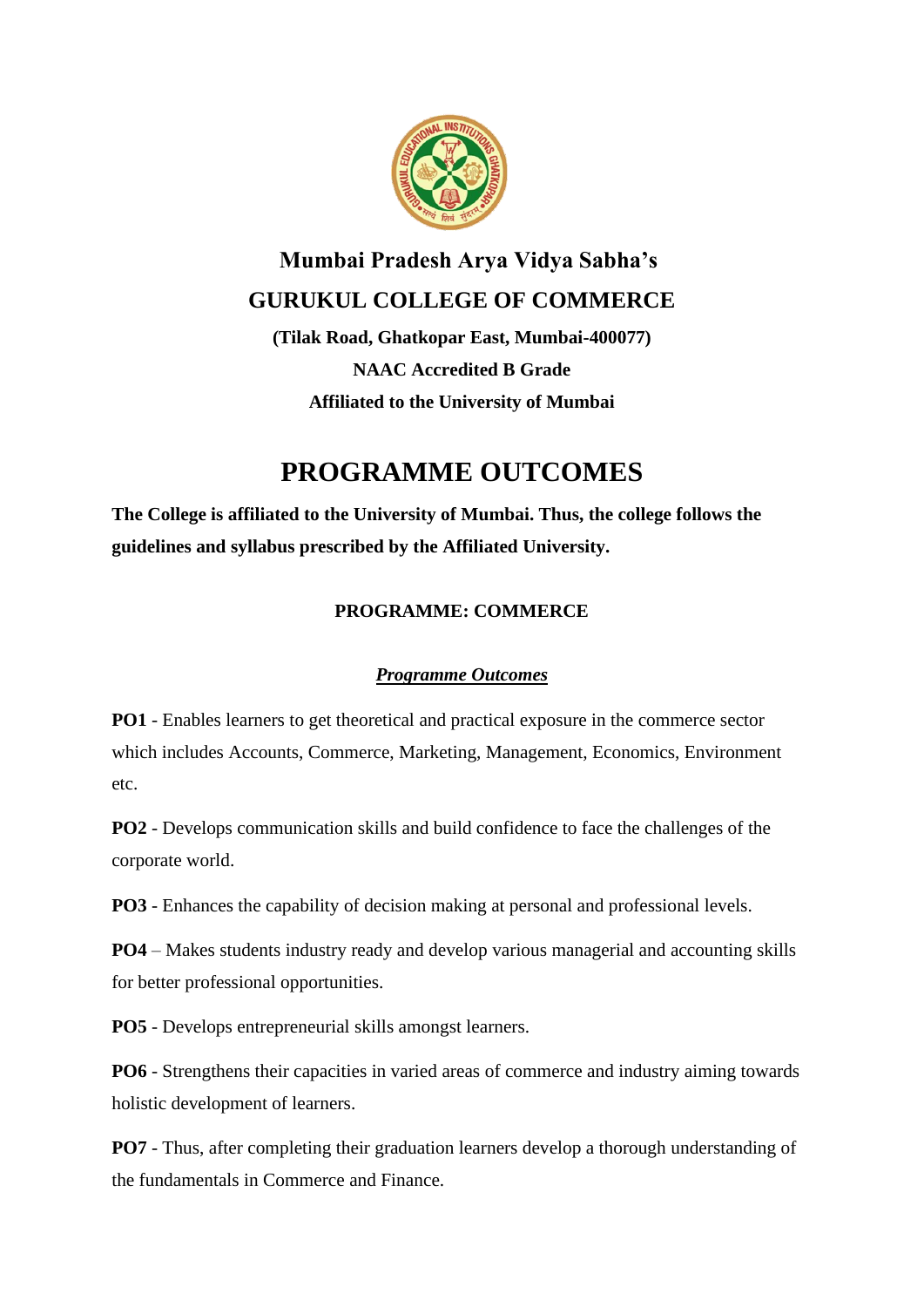### *Program Specific Outcomes*

### *I. B.Com*

**PSO1** - Learners venture into Managerial positions, Accounting areas, Banking Sectors, Auditing, Company Secretaryship, Teaching, Professor, Stock Agents, Government Employment etc.

**PSO2** - Enables learners to prove themselves in different Professional examinations like CA, CS, CAT, GRE, CMA, MPSC, UPSC etc.

**PSO3 -**Learners further move towards research in the field of Commerce.

**PSO4**- Enables students to demonstrate Progressive learning of various tax issues and tax forms related to individuals and businessmen and setting up their own business start up.

**PSO5** – The vast syllabi covers various fields of commerce and accountancy which helps students grasp practical and theoretical knowledge.

#### *II.* **B.Com (Accounting and Finance)**

**PSO1** - The course helps aspirants to acquire knowledge in the field of accounting, taxation, auditing, risk management, financial accounting, managerial economics, business law and business communications.

**PSO2** - Learners can pursue careers as financial experts and also develop a better understanding of the markets as this course gives an in-depth understanding of the essential qualities and areas of expertise required for such jobs.

**PSO3** - Students get opportunities to explore many career paths like investment and portfolio management, stock market, security analysis, mutual fund and capital market analysis, accounting field, financial field etc.

**PSO4** - The programme aims to develop professional skills among students and build a strong foundation in accounts, Finance and Ethics which will benefit themselves as well as the society.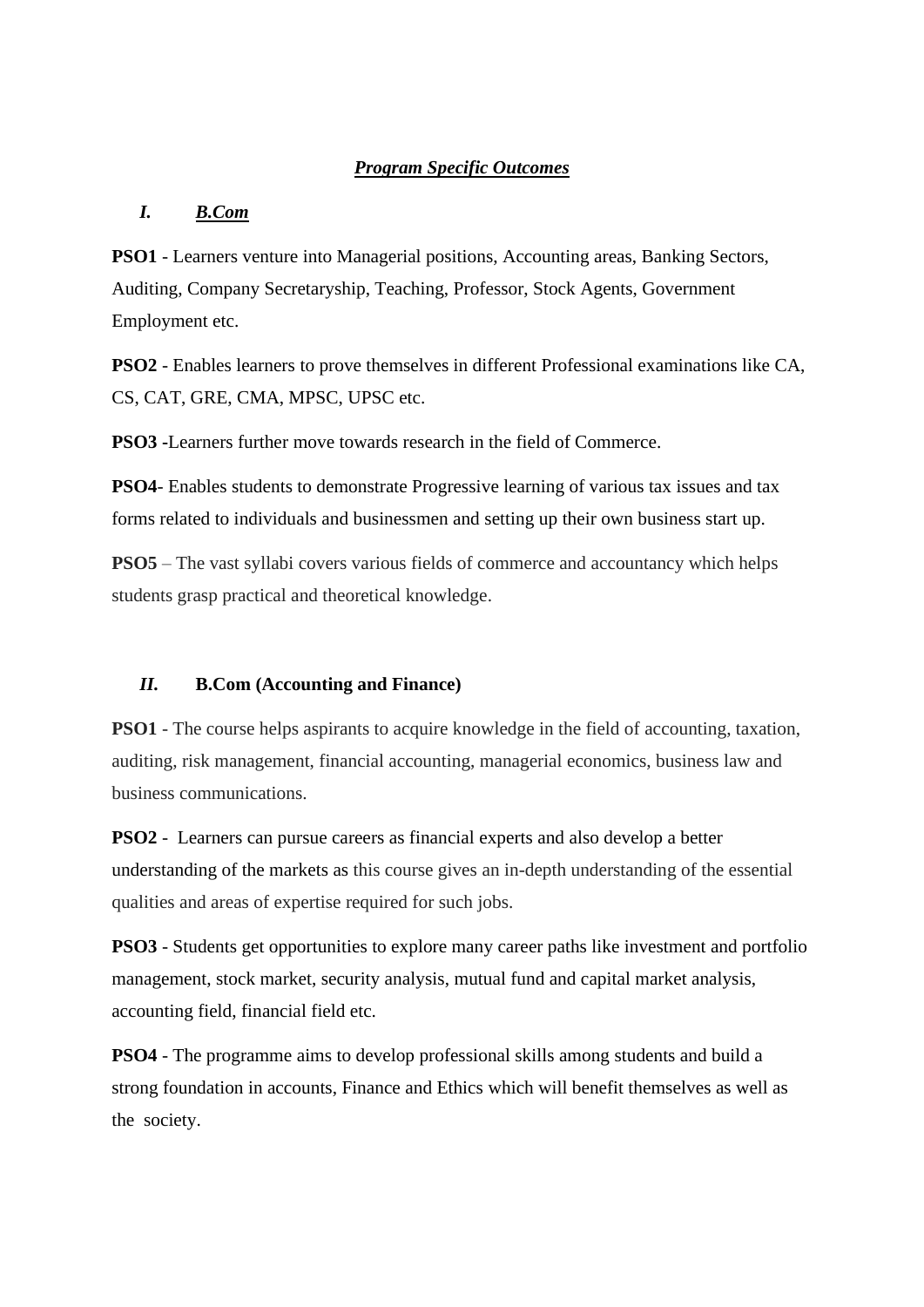### **III. B.Com (Banking and Insurance)**

**PSO1** - B.Com in Banking and Insurance is developed as per the requirements of the Banking and Finance Industry where students learn banking operations, regulations, monetary auditing, selling of financial products and services.

**PSO2** – The specially designed syllabus creates trained professionals who can handle various financial activities associated with banking and insurance sectors.

**PSO3** – Specialisation in Banking and Insurance helps students to operate efficiently in the Banking and Insurance environment in the financial service sector and handle various technologies employed in the field of Banking and Insurance.

**PSO4** - It gives students theoretical and application-based knowledge in the banking and financial sector and analytical skills to work with various financial tools, such as regulatory agencies and global markets.

### *Semester wise Course Outcomes*

| Sr.<br>No. | <b>Name of the Course</b> | <b>Outcomes</b>                                                                                                                                                                                                                                                                                                                                                          |
|------------|---------------------------|--------------------------------------------------------------------------------------------------------------------------------------------------------------------------------------------------------------------------------------------------------------------------------------------------------------------------------------------------------------------------|
| 1.         | Commerce                  | Transmits understanding of basic concepts of<br>$\bullet$<br>business along with setting business unit and<br>logical provisions for initiating business.<br>Gives clue to learners on entrepreneurship and<br>$\bullet$<br>exposes them to problems and prospects of women<br>entrepreneurs.<br>Conveys to the learners the current trends in<br>$\bullet$<br>business. |
| 2.         | Accountancy               | Inculcates knowledge of various accounting<br>$\bullet$<br>concepts and policies.<br>Introduces the students to working knowledge of<br>$\bullet$<br>Accounting Standards issued by the ICAI.                                                                                                                                                                            |
| 3.         | Economics                 | Familiarizes the students with the basic concepts<br>$\bullet$<br>of micro economics and its applications to<br>business situations.                                                                                                                                                                                                                                     |

### **I. B. Com**

| <b>Semester I</b> |  |
|-------------------|--|
|-------------------|--|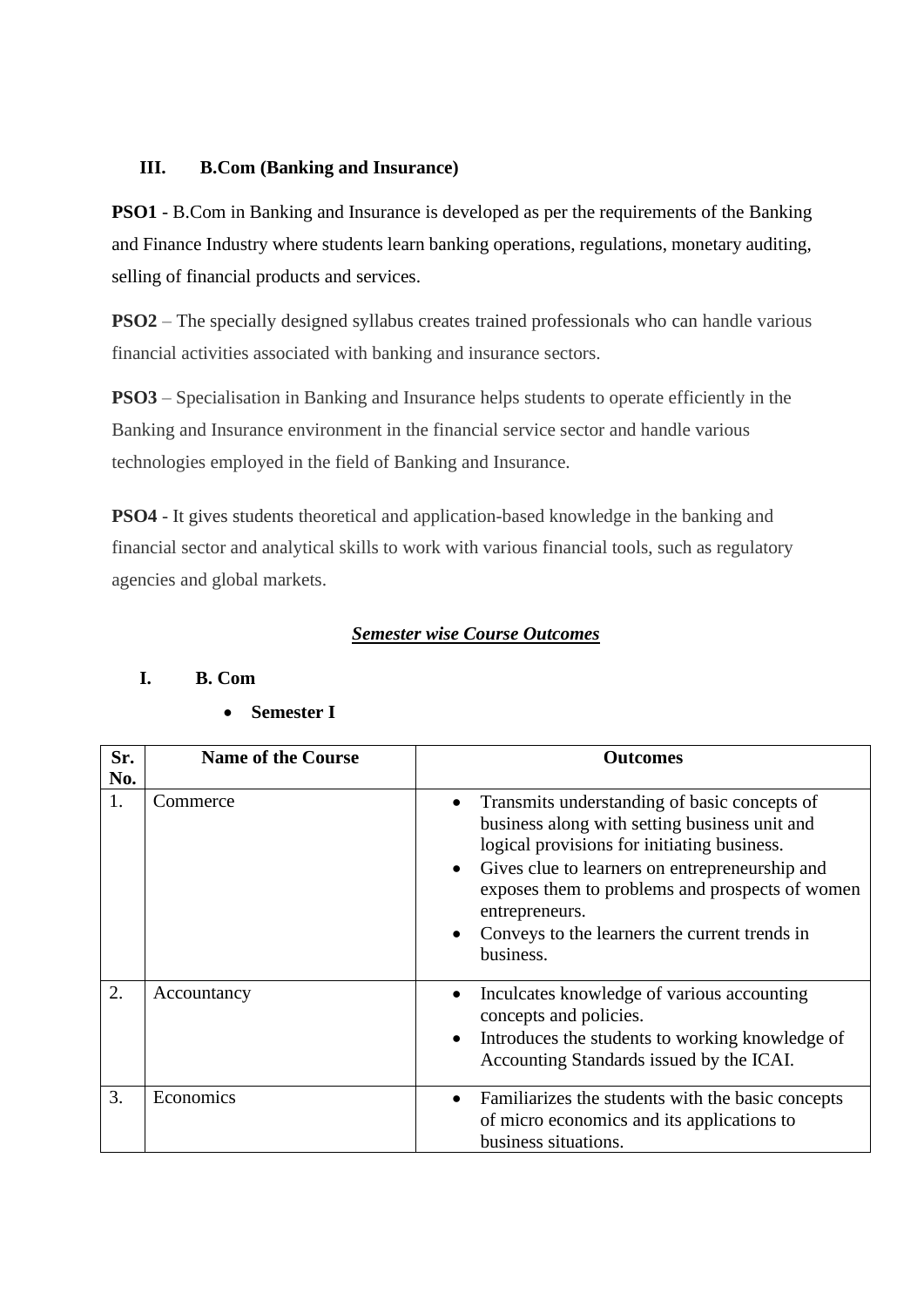|    |                                   | Guides the students towards understanding the real<br>world market situations & business applications.                                                                                                                                                               |
|----|-----------------------------------|----------------------------------------------------------------------------------------------------------------------------------------------------------------------------------------------------------------------------------------------------------------------|
| 4. | <b>Foundation Course</b>          | Creates understanding of multi-lingual, multi-<br>$\bullet$<br>religious, multi-cultural nature & political nature<br>of Indian society.<br>Creates understanding of the Indian Constitution $\&$<br>the disparity in Indian society                                 |
| 5. | <b>Business Communication</b>     | Corporate communication helps future managers<br>and employees in performing managerial functions<br>smoothly.<br>Creates awareness, imparts knowledge, shapes<br>attitudes and overall improves overall interaction<br>between people.                              |
| 6. | <b>Environmental Studies</b>      | Makes students learn the role of environment and<br>ecosystem.<br>Creates awareness about the relationship between<br>population & environment.                                                                                                                      |
| 7. | <b>Mathematics and Statistics</b> | Introduces mathematics & statistics to<br>undergraduate students of commerce so that they<br>can use them in the field of commerce $\&$ industries<br>to solve the real life problems.<br>Facilitates decision making with the help of<br>decision making techniques |

### • **Semester II**

| Sr. | <b>Name of the Course</b> | <b>Outcomes</b>                                                                                                                                                                                                                                                                                                                                                                                                           |
|-----|---------------------------|---------------------------------------------------------------------------------------------------------------------------------------------------------------------------------------------------------------------------------------------------------------------------------------------------------------------------------------------------------------------------------------------------------------------------|
| No. | Commerce                  | Makes learners understand the fundamentals of<br>services, and plans regarding various strategies to<br>increase service and trends in services.<br>Imparts knowledge related to retail changes in<br>$\bullet$<br>India with global perspective and converses on<br>problems and prospects in retailing.<br>Furnishes details regarding BPO, KPO and various<br>$\bullet$<br>e-commerce activities focusing on logistics |
| 2.  | Accountancy               | Understands the techniques of consignment,<br>$\bullet$<br>Branch and Accounting methods.<br>Acquaints learners with knowledge regarding<br>$\bullet$<br>accounting procedures related fire Ins. claims and<br>the process of claims.                                                                                                                                                                                     |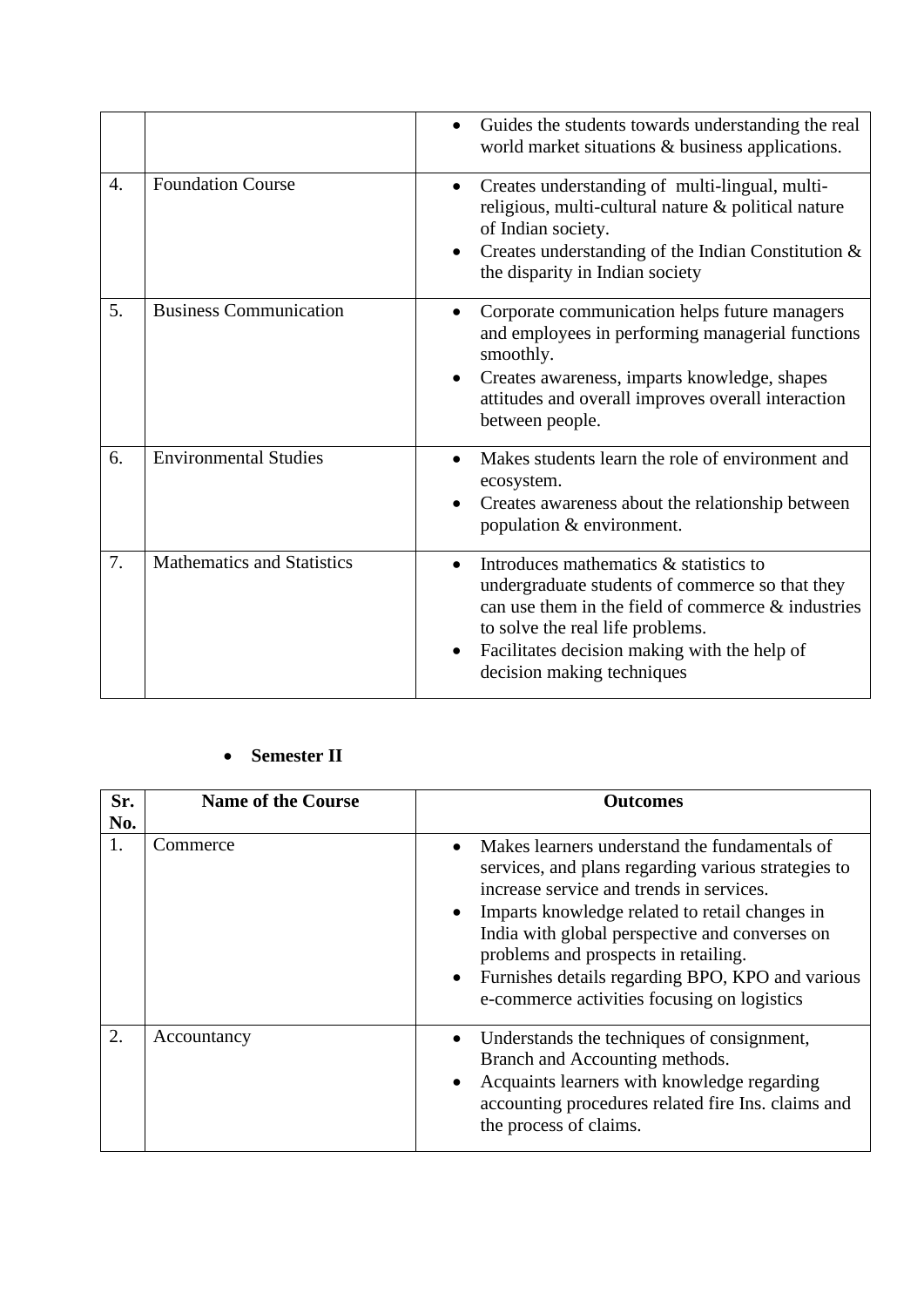| 3. | Economics                         | Enables understanding of the relationship between<br>$\bullet$<br>different market structures and how they compare<br>and contrast with one another.<br>Enables understanding of how a firm sets price for<br>$\bullet$<br>its products by using different methods                                                                                                                                                            |
|----|-----------------------------------|-------------------------------------------------------------------------------------------------------------------------------------------------------------------------------------------------------------------------------------------------------------------------------------------------------------------------------------------------------------------------------------------------------------------------------|
| 4. | <b>Foundation Course</b>          | Makes learners understand different evolution of<br>$\bullet$<br>Human Rights.<br>Creates the basic understanding about the issues<br>$\bullet$<br>related to economic changes and its impact on<br>different fields.                                                                                                                                                                                                         |
| 5. | <b>Business Communication</b>     | Equips the students to learn the principles of<br>$\bullet$<br>effective communication so that they can<br>communicate with confidence in the corporate<br>world.<br>Imparts the techniques of group discussion, the<br>guidelines of preparing for the interview along<br>with the knowledge of drafting different formats of<br>letters like inquiry, sales, marketing, claim,<br>adjustments, appointment and termination. |
| 6. | <b>Environmental Studies</b>      | Makes students aware about waste management.<br>Exposes learners to the impact of Industrial<br>development on Agriculture.                                                                                                                                                                                                                                                                                                   |
| 7. | <b>Mathematics and Statistics</b> | Prepares students to develop skills to solve<br>$\bullet$<br>financial problems.<br>Creates awareness of applications of Derivatives to<br>concepts in Economics.                                                                                                                                                                                                                                                             |

## • **Semester III**

| Sr.<br>No. | <b>Name of the Course</b>                | <b>Outcomes</b>                                                                                                                                                                                 |
|------------|------------------------------------------|-------------------------------------------------------------------------------------------------------------------------------------------------------------------------------------------------|
| 01         | Accountancy and Financial<br>Management  | Updates students with working knowledge<br>of<br>accounting standards issued by ICAI.<br>Imparts conceptual knowledge of various accounting<br>concepts, conventions and policies               |
| 02         | Introduction to Management<br>Accounting | Enables them to know the concept of capital budgeting<br>with reference to time value of money.<br>Enables understanding of the functions, advantages,<br>limitations of management accounting. |
| 03         | Commerce                                 | • Creates understanding of the concept of management<br>along with evolution of management.<br>Let's students become aware<br>universal<br>about<br>application of functions of Management      |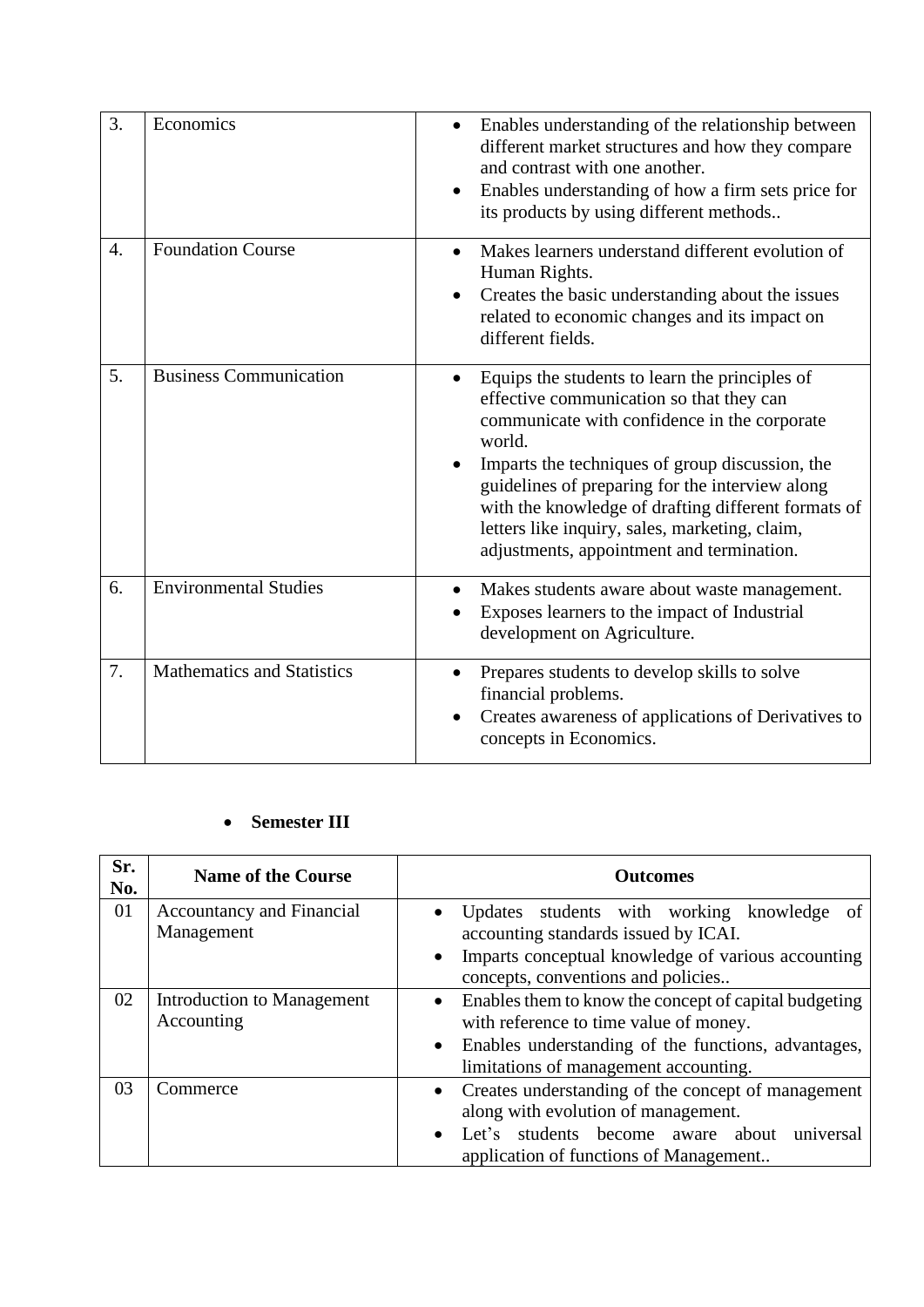| 04 | <b>Business Economics</b> | Creates awareness among students about various<br>economic conditions of macro - economics such as<br>inflation, unemployment etc.<br>Examines the economy as a whole and inspires a<br>consistent way of thinking about key macroeconomic<br>phenomena.                                        |
|----|---------------------------|-------------------------------------------------------------------------------------------------------------------------------------------------------------------------------------------------------------------------------------------------------------------------------------------------|
| 05 | Advertising               | Updates students about current trends in advertising.<br>Acquaints students about various tools of IMC and<br>careers in advertising.                                                                                                                                                           |
| 06 | Foundation course         | Gives basic understanding on issues related to human<br>$\bullet$<br>rights violations, ecology and urban-rural disparities<br>in access to health and education.<br>Creates the importance of developing scientific<br>$\bullet$<br>temper towards technology and its use in everyday<br>life. |
| 07 | <b>Business Law</b>       | Provides a brief idea about the frame work of Indian<br>business law.<br>Familiarizes the students with case law studies related<br>to business law.                                                                                                                                            |

# • **Semester IV**

| Sr.<br>No. | <b>Name of the Course</b>               | <b>Outcomes</b>                                                                                                                                                                                                                                                                                             |
|------------|-----------------------------------------|-------------------------------------------------------------------------------------------------------------------------------------------------------------------------------------------------------------------------------------------------------------------------------------------------------------|
| 01         | <b>Introduction to Auditing</b>         | Imparts knowledge of audit planning, procedures and<br>documentation and assurance standards.<br>Instills elementary understanding of internal control<br>and internal audit.                                                                                                                               |
| 02         | Accountancy and Financial<br>Management | Imparts conceptual knowledge of various accounting<br>concepts, conventions and policies.<br>Inculcates knowledge about accounting methods,<br>practices and techniques particularly pertaining to<br>joint stock companies.                                                                                |
| 03         | Commerce                                | Provides basic knowledge of production management,<br>$\bullet$<br>inventory management, and quality management.<br>Updates learners with recent trends in finance.<br>$\bullet$                                                                                                                            |
| 04         | <b>Business Economics</b>               | Enables students to understand the primary functions<br>$\bullet$<br>of government like revenue, expenditure, debt and<br>helps to analyze budget.<br>Provides students with the tools to understand the<br>underlying concepts and practical trade offs entailed<br>in public finance policy alternatives. |
| 05         | Advertising                             | Creates understanding of the construction of effective<br>$\bullet$<br>advertisement.<br>Highlights the role of advertising for the success of<br>$\bullet$<br>brands and its importance within the marketing<br>function of the company.                                                                   |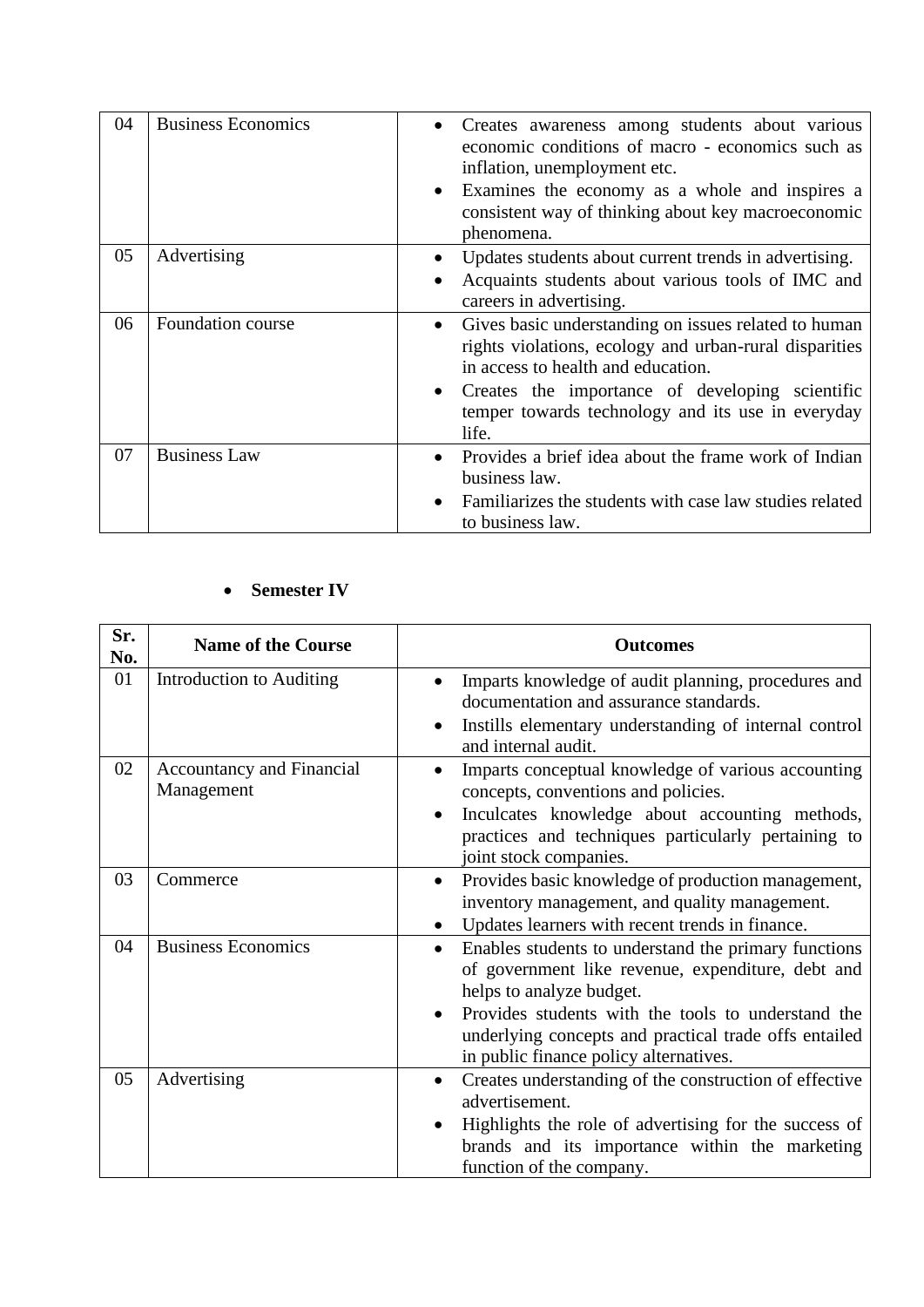| 06 | Foundation course   | • Develops a basic understanding about rights of<br>citizen, ecology, role of modern technology.<br>• Provides an overview of significant skills required to<br>address competition in career choices.                 |
|----|---------------------|------------------------------------------------------------------------------------------------------------------------------------------------------------------------------------------------------------------------|
| 07 | <b>Business Law</b> | • Acquaints students with laws related to Indian<br>Companies' Act 2013, IPR, Partnership Act 2008, and<br><b>Consumer Protection Act.</b><br>• Provides a brief idea about the frame work of Indian<br>business laws. |

### • **Semester V**

| Sr.<br>No. | <b>Name of the Course</b>                         | <b>Outcomes</b>                                                                                                                                                                                                                                                                                                                                              |
|------------|---------------------------------------------------|--------------------------------------------------------------------------------------------------------------------------------------------------------------------------------------------------------------------------------------------------------------------------------------------------------------------------------------------------------------|
| 01         | Financial Accounting and<br><b>Auditing Paper</b> | Creates awareness about company accounts with<br>$\bullet$<br>provision of various companies act.<br>Provides knowledge about the buyback of shares,<br>investment account with their accounting treatment.                                                                                                                                                  |
| 02         | Cost Accounting and Auditing<br>Paper             | Impacts the knowledge of various costs on the basis<br>$\bullet$<br>of element behavior and functions.<br>Helps in ascertaining the cost of material and labour.<br>$\bullet$                                                                                                                                                                                |
| 03         | Commerce (Marketing)                              | Intercepts and familiarizes students with different<br>$\bullet$<br>and basic concepts of marketing mix, MIS and<br>Marketing Research.<br>Updates students about marketing challenges faced<br>by marketing managers in 21 <sup>st</sup> century.<br>Makes students aware about competitive strategies<br>for market leader, and various aspects of market. |
| 04         | <b>Business Economics</b>                         | Assess the performance of commercial banks in<br>$\bullet$<br>agricultural credit.<br>Identifies and explains economic concepts and<br>theories related to the behavior of economic agents,<br>markets, industry legal institutions, social norms and<br>government policies.                                                                                |
| 05         | Direct Taxation (Elective)                        | Creates an understanding of the basic concept of<br>$\bullet$<br>Direct Tax and basic definition related to Direct Tax<br>and assessee.<br>Provides learners an idea of the process and<br>techniques of calculation of taxability and tax<br>liability.                                                                                                     |
| 06         | <b>Export Marketing (Elective)</b>                | Furnishes learners with basic concepts and global<br>$\bullet$<br>framework for export marketing.<br>Instructs learners about basic financial incentives and<br>updates them with current trends in export marketing.                                                                                                                                        |
| 07         | Computer Systems and<br>Applications (Elective)   | Provides basic understanding of how communication<br>$\bullet$<br>occurs in computing environment with knowledge of<br>Internet and Network.                                                                                                                                                                                                                 |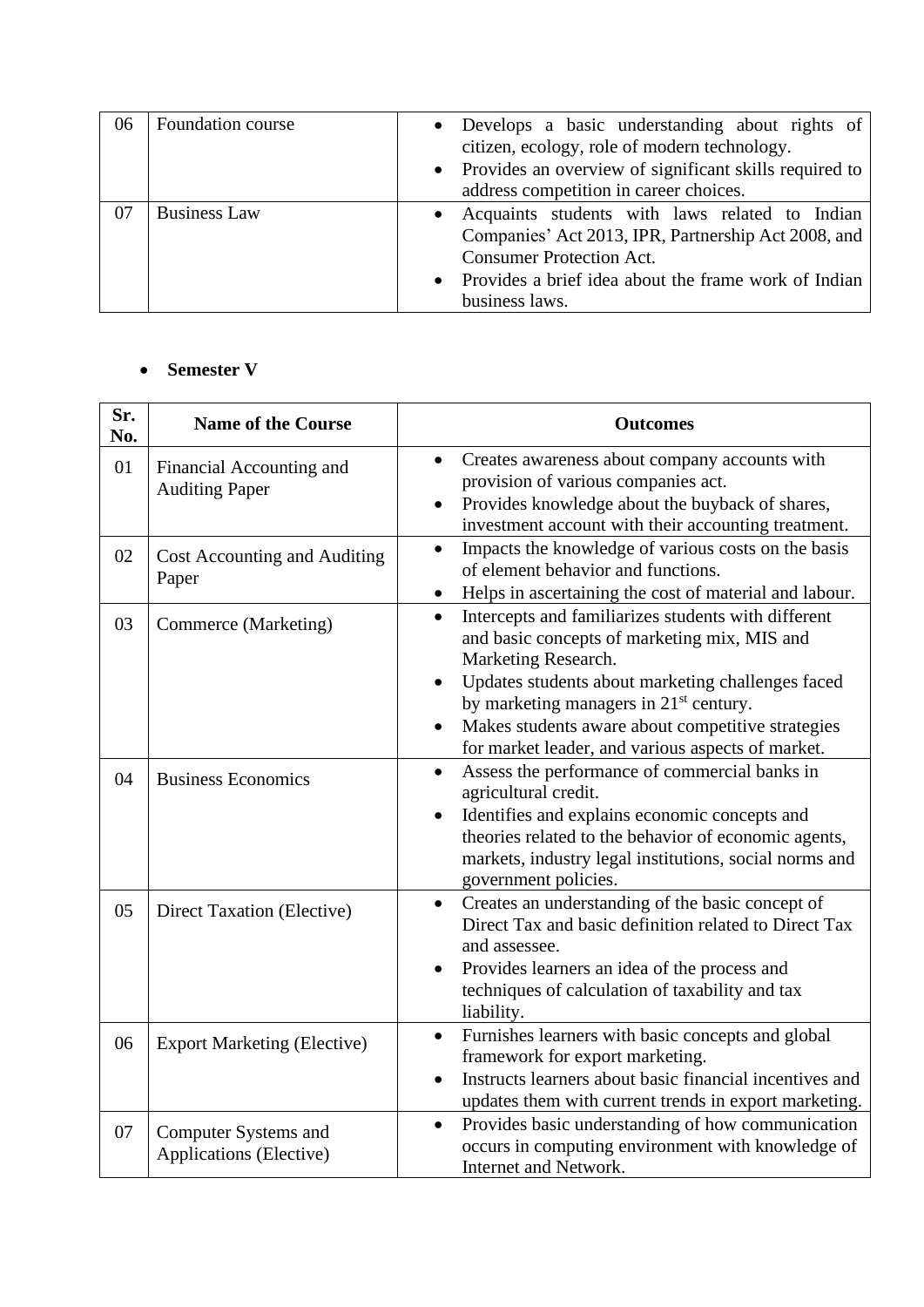|  | Makes students aware of Database structures and<br>how to sort day to day office records by the use of<br>simple queries in Database. |
|--|---------------------------------------------------------------------------------------------------------------------------------------|
|  | • Cultivates knowledge of MS-Excel and its use in                                                                                     |
|  | office environment.                                                                                                                   |

### • **Semester VI**

| Sr.<br>No. | <b>Name of the Course</b>                         | <b>Outcomes</b>                                                                                                                                                                                                                                                                                                                                                                                                                    |
|------------|---------------------------------------------------|------------------------------------------------------------------------------------------------------------------------------------------------------------------------------------------------------------------------------------------------------------------------------------------------------------------------------------------------------------------------------------------------------------------------------------|
| 01         | Financial Accounting and<br><b>Auditing Paper</b> | Imparts knowledge about accounting treatment of<br>amalgamation of companies, Foreign<br>currency<br>transactions.                                                                                                                                                                                                                                                                                                                 |
|            |                                                   | Helps students in gaining practical knowledge of<br>accountancy.                                                                                                                                                                                                                                                                                                                                                                   |
| 02         | Cost Accounting and Auditing<br>Paper             | Creates understanding on the various techniques of<br>$\bullet$<br>costing like Contract, Process, Standard and Marginal.<br>Imparts knowledge on various emerging concept of<br>cost accounting like cycling costing, Bench Marking<br>etc.                                                                                                                                                                                       |
| 03         | Commerce (HRM)                                    | Refurbishes students with fundamental aspects of<br>$\bullet$<br>HRM, the role, functions and process of HRM.<br>Explains students the applications of HRIS and<br>$\bullet$<br>different theories of leadership and motivation.<br>Updates learners with recent trends in HRM and make<br>students aware about challenges faced by HR<br>managers.                                                                                |
| 04         | <b>Business Economics</b>                         | Creates an understanding of the nature of<br>$\bullet$<br>International Trade and the nature of International<br>organization such as the United Nations, the<br>International Bank for Reconstruction and<br>Development (World Bank), International Monetary<br>Fund, World Trade Organization and their effects on<br>business.<br>Creates understanding of the rate of exchange and<br>how the rate of exchange is determined. |
| 05         | <b>Indirect Taxation (Elective)</b>               | Enables learners to acquire the knowledge of Goods<br>and Services<br>Explores the process of Registration, place and value<br>of supply and computation of tax liability.                                                                                                                                                                                                                                                         |
| 06         | <b>Export Marketing (Elective)</b>                | Provides information regarding product planning and<br>pricing decisions for export marketing.                                                                                                                                                                                                                                                                                                                                     |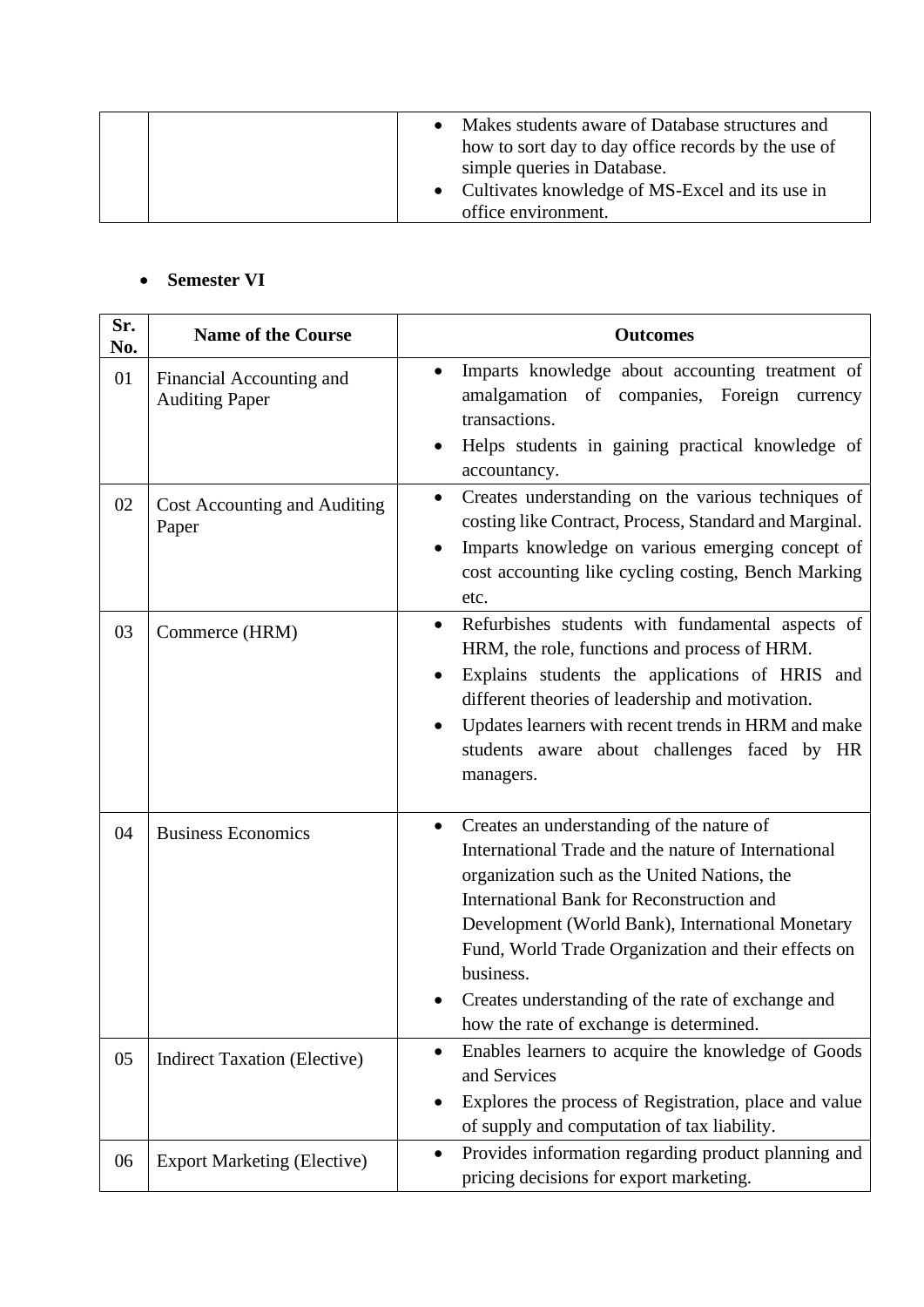|    |                                                 | Instructs students regarding various sources of export<br>finance and provides knowledge regarding export<br>procedure and documentation.                                                                                                           |
|----|-------------------------------------------------|-----------------------------------------------------------------------------------------------------------------------------------------------------------------------------------------------------------------------------------------------------|
| 07 | Computer Systems and<br>Applications (Elective) | Familiarizes students of E-Commerce infrastructure<br>and the use of it in today's Digital age.<br>• Gives knowledge of programming platform to<br>students by use of VB scripting language<br>Enhances the use of Excel office productivity tools. |

# **2. B.Com (Accounting and Finance)**

# • **Semester I**

| Sr.<br>No. | <b>Name of the Course</b>     | <b>Outcomes</b>                                                                                                                                                                                                                                                      |
|------------|-------------------------------|----------------------------------------------------------------------------------------------------------------------------------------------------------------------------------------------------------------------------------------------------------------------|
| 01         | <b>Financial Accounting</b>   | Provides knowledge of various accounting concepts,<br>$\bullet$<br>conventions and policies by ICAI.<br>Inculcates the techniques, methods and practice of<br>preparing final accounts, hire purchase accounting and<br>Departmental accounting                      |
| 02         | <b>Cost Accounting</b>        | Imparts knowledge of various costs on the basis of<br>elements of cost, behaviour and functions.<br>Helps in ascertaining the cost of material labour and<br>overhead allocation.                                                                                    |
| 03         | <b>Financial Management</b>   | Enables learning of the basic concept of financial<br>$\bullet$<br>management, investment and capital investment<br>options.<br>Provides knowledge of long term investment<br>decisions, planning and risk of investment projected<br>with it.                       |
| 04         | <b>Business Communication</b> | Provides students with basic understanding of the<br>$\bullet$<br>concepts of business, communication and public<br>relation.<br>Develops critical understanding of different practices<br>associated with business communication.                                   |
| 05         | <b>Business Economics</b>     | Familiarizes students learn micro economics and its<br>$\bullet$<br>application to business.<br>Acquires sound knowledge of Business economics<br>and its application through case study methods and<br>provides an understanding of the decision making<br>process. |
| 06         | Foundation course             | Creates an understanding of multi-lingual, multi-<br>$\bullet$<br>ethnic, multi religious and multi-cultural nature.<br>Creates an understanding of disparity in the society<br>highlights<br>important<br>of<br>Indian<br>aspects<br>and<br>constitutions.          |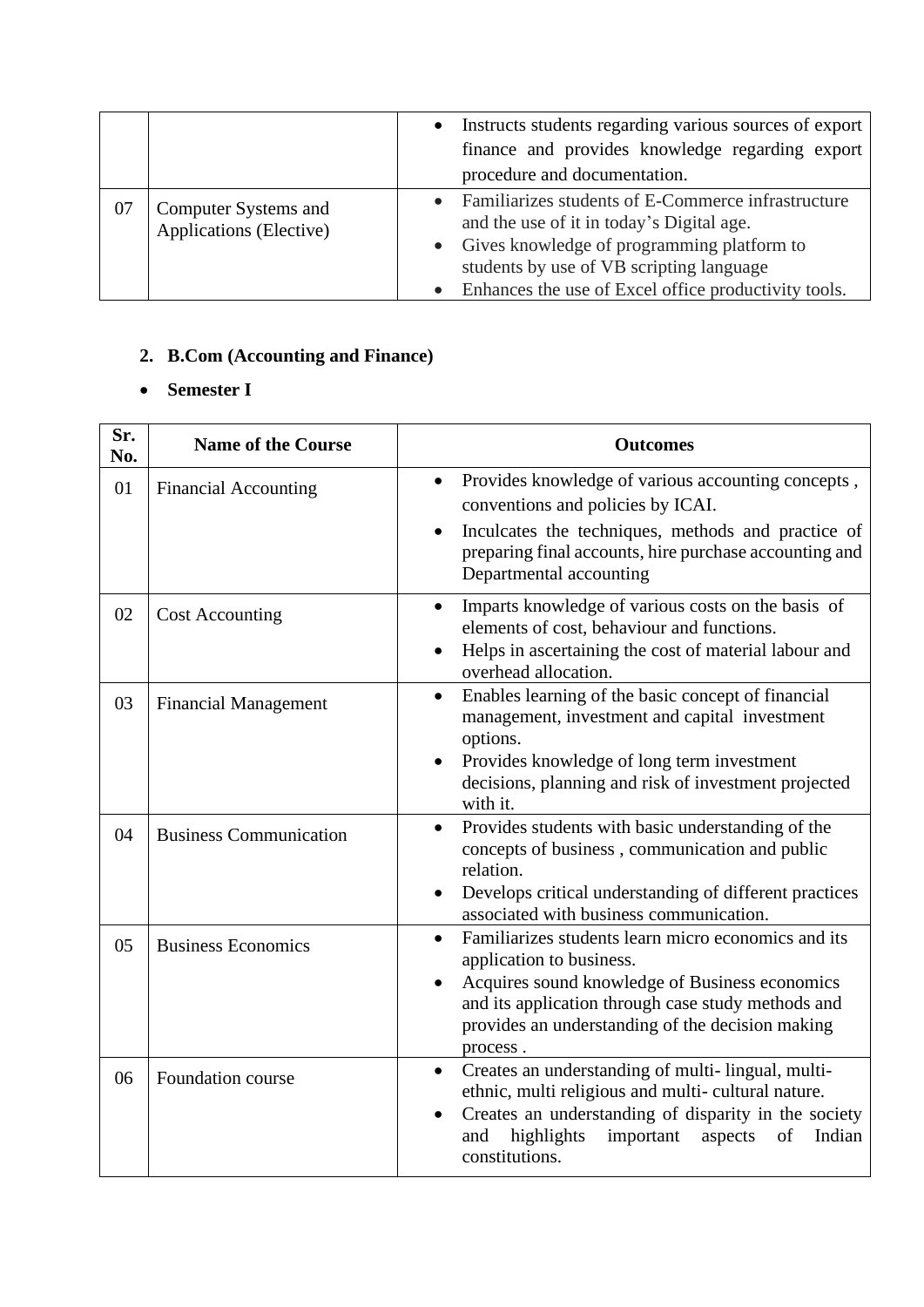| Commerce | • Creates understanding of the basics of business<br>environment in modern world. |
|----------|-----------------------------------------------------------------------------------|
|          | Makes the learners understand the challenges of                                   |
|          | operating Business and measures to overcome these                                 |
|          | challenges.                                                                       |

### • **Semester II**

| Sr.<br>No. | <b>Name of the Course</b>            | <b>Outcomes</b>                                                                                                                                                                                                                                          |
|------------|--------------------------------------|----------------------------------------------------------------------------------------------------------------------------------------------------------------------------------------------------------------------------------------------------------|
| 01         | <b>Financial Accounting</b>          | Enhances understanding of the techniques of<br>$\bullet$<br>consignment, Branch and their Accounting methods.<br>Acquaints students with the knowledge of accounting<br>$\bullet$<br>procedures related to fire insurance claims and their<br>processes. |
| 02         | Auditing                             | Imparts knowledge of Audit, types of audit,<br>$\bullet$<br>principles and techniques of auditing.<br>Enables to gain knowledge of audit planning and<br>Documentation                                                                                   |
| 03         | <b>Business Mathematics</b>          | Introduces financial maths and develops skill to solve<br>$\bullet$<br>financial problems.<br>Enables understanding the concept of shares, mutual<br>funds and investment management.                                                                    |
| 04         | <b>Business Communication</b>        | Demonstrates effective use of communication<br>$\bullet$<br>technology.<br>Develops effective oral skills so as to enable<br>students to speak confidently interpersonally as well<br>as in large groups.                                                |
| 05         | <b>Innovative Financial Services</b> | Familiarizes learners with the fundamental aspects of<br>$\bullet$<br>various issues related with financial services.<br>Gives a comprehensive overview of emerging<br>financial services in the light of globalization.                                 |
| 06         | Foundation course                    | Discusses the issue of control access and misuse of<br>$\bullet$<br>technology.<br>Provides an overview of significant skills required to<br>address competitions in career choices.                                                                     |
| 07         | <b>Business Law</b>                  | Provides basic knowledge regarding creation of<br>$\bullet$<br>contract.<br>Provides the knowledge regarding negotiable<br>$\bullet$<br>instruments and remedies in case of dishonor of<br>instruments.                                                  |

### • **Semester III**

| Sr. No. | <b>Name of the Course</b> | Dutcomes! |
|---------|---------------------------|-----------|
|---------|---------------------------|-----------|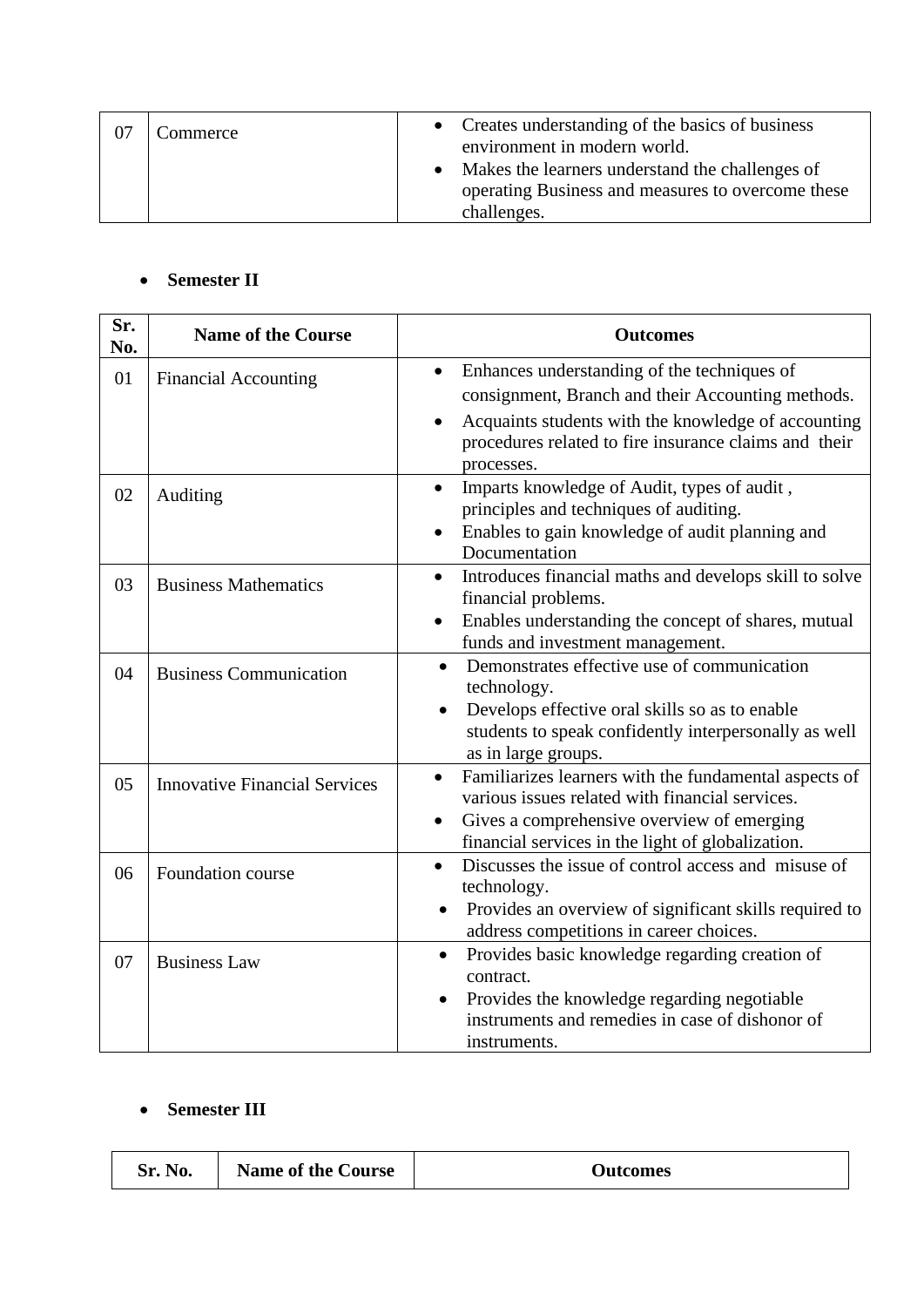| 1.               | <b>Financial Accounting</b>             | Assists students to develop their understanding<br>of the Topics in Accounting for Partnership.<br>Enables understanding of the Provisions of AS-<br>11                                                                                  |
|------------------|-----------------------------------------|------------------------------------------------------------------------------------------------------------------------------------------------------------------------------------------------------------------------------------------|
| 2.               | Costing                                 | Familiarises various cost accounting techniques<br>and procedures<br>Provides an overview of other cost accounting<br>methods used in business.                                                                                          |
| 3.               | Auditing                                | Enables understanding of the audit procedures<br>$\bullet$<br>and policies<br>Studies the role of audit in Financial statements<br>and execution of audit in companies.                                                                  |
| $\overline{4}$ . | <b>Foundation Course</b>                | Provides knowledge about overview of financial<br>$\bullet$<br>system like inflation and interest, investment<br>Imparts knowledge about various financial<br>instruments and financial services.                                        |
| 5.               | <b>Business Regulatory</b><br>Framework | Provides an overview of the basic concepts<br>$\bullet$<br>relating to industrial law.<br>Provides knowledge of Partnership Act and LLP<br>$\bullet$<br>Act.                                                                             |
| 6.               | <b>Business Economics</b>               | Imparts knowledge about Macro Economics<br>along with inflation, fiscal policy etc.<br>Updates students about the open economy with<br><b>International Trade.</b>                                                                       |
| 7.               | Information<br>Technology               | Provides fundamental computing knowledge<br>$\bullet$<br>and empowers the use of office productivity<br>tools.<br>Familiarizes students with E-Commerce<br>infrastructure and Electronic Payment systems<br>used in today's Digital age. |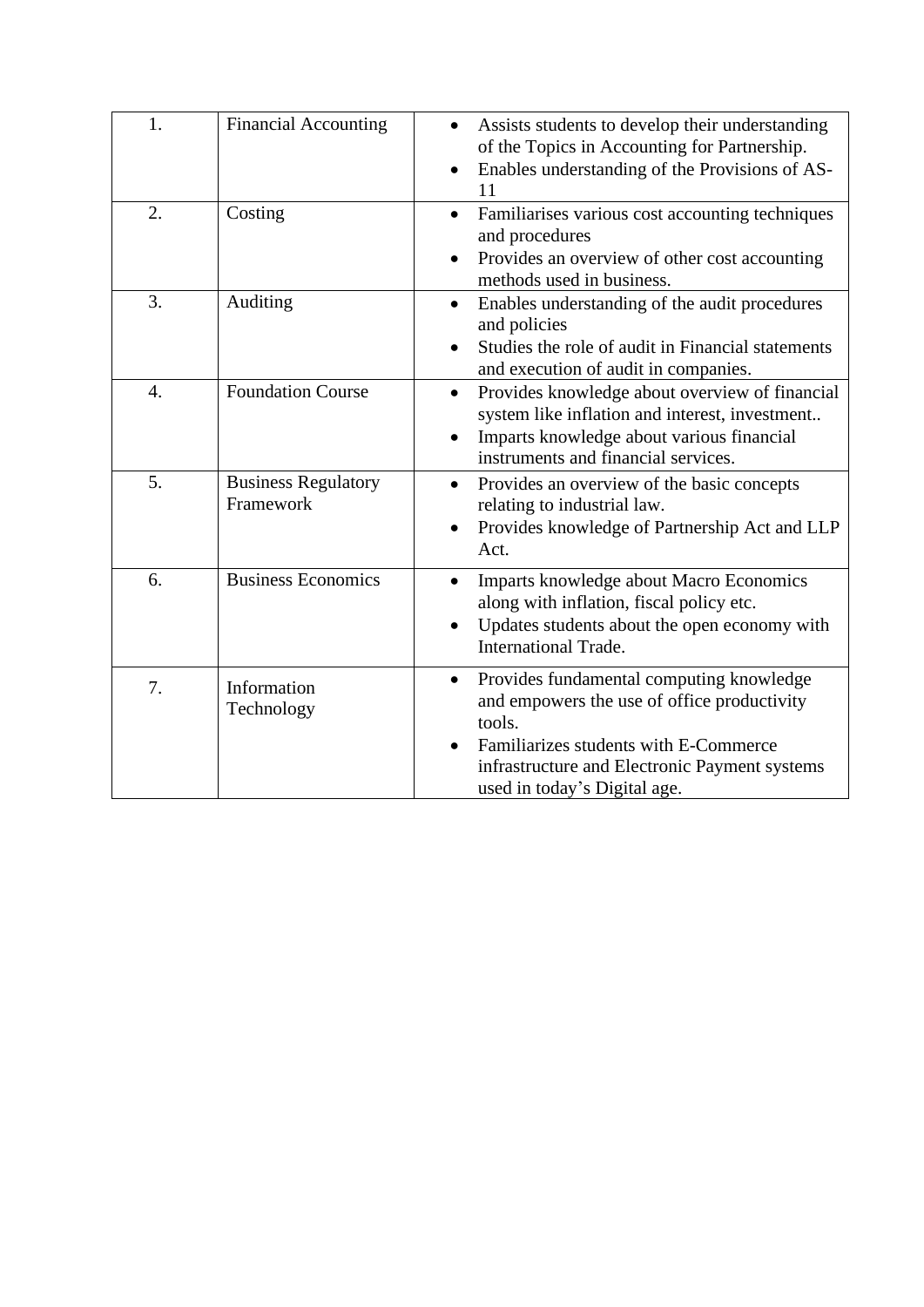### • **Semester IV**

| Sr.              | <b>Name of the Course</b>                                    | <b>Outcomes</b>                                                                                                                                                                                                                     |
|------------------|--------------------------------------------------------------|-------------------------------------------------------------------------------------------------------------------------------------------------------------------------------------------------------------------------------------|
| No.              |                                                              |                                                                                                                                                                                                                                     |
| 1.               | <b>Financial Accounting</b>                                  | Helps students in preparing Final Accounts in<br>vertical form.                                                                                                                                                                     |
|                  |                                                              | Provides knowledge about the procedure and<br>Provision of Redemption of Preference Shares<br>and Debentures.                                                                                                                       |
| 2.               | <b>Management Accounting</b>                                 | Enables understanding of functions, advantages,<br>$\bullet$<br>limitations of Management Accounting.<br>Acquaints the students with basic techniques of<br>$\bullet$<br>analysis and interpretation of financial<br>statements.    |
| 3.               | Taxation                                                     | Helps students to know Various Tax Procedure.<br>$\bullet$<br>Updates students with Current Taxation<br>Policies.                                                                                                                   |
| $\overline{4}$ . | <b>Information Technology</b>                                | Provides knowledge on fundamental sense of<br>$\bullet$<br>business process management in a highly<br>competitive IT infrastructure.<br>Provides computerized Accounting and<br>$\bullet$<br>Auditing knowledge.                    |
| 5.               | <b>Foundation Course</b>                                     | Imparts knowledge to the students about<br>$\bullet$<br>importance of management.<br>Familiarizes students about the various<br>functions of Management.                                                                            |
| 6.               | Company Law                                                  | Creates understanding of various standards,<br>$\bullet$<br>maintaining order, solving disputes and other<br>rights.<br>Acts as a guide post for minimally accepted<br>behaviour in the society.                                    |
| 7.               | Research and Methodology in<br><b>Accounting and Finance</b> | Delivers to students research oriented study and<br>brings applicability of research in practical<br>application.<br>Creates awareness amongst students on<br>importance of RM and it provides skills for all<br>round development. |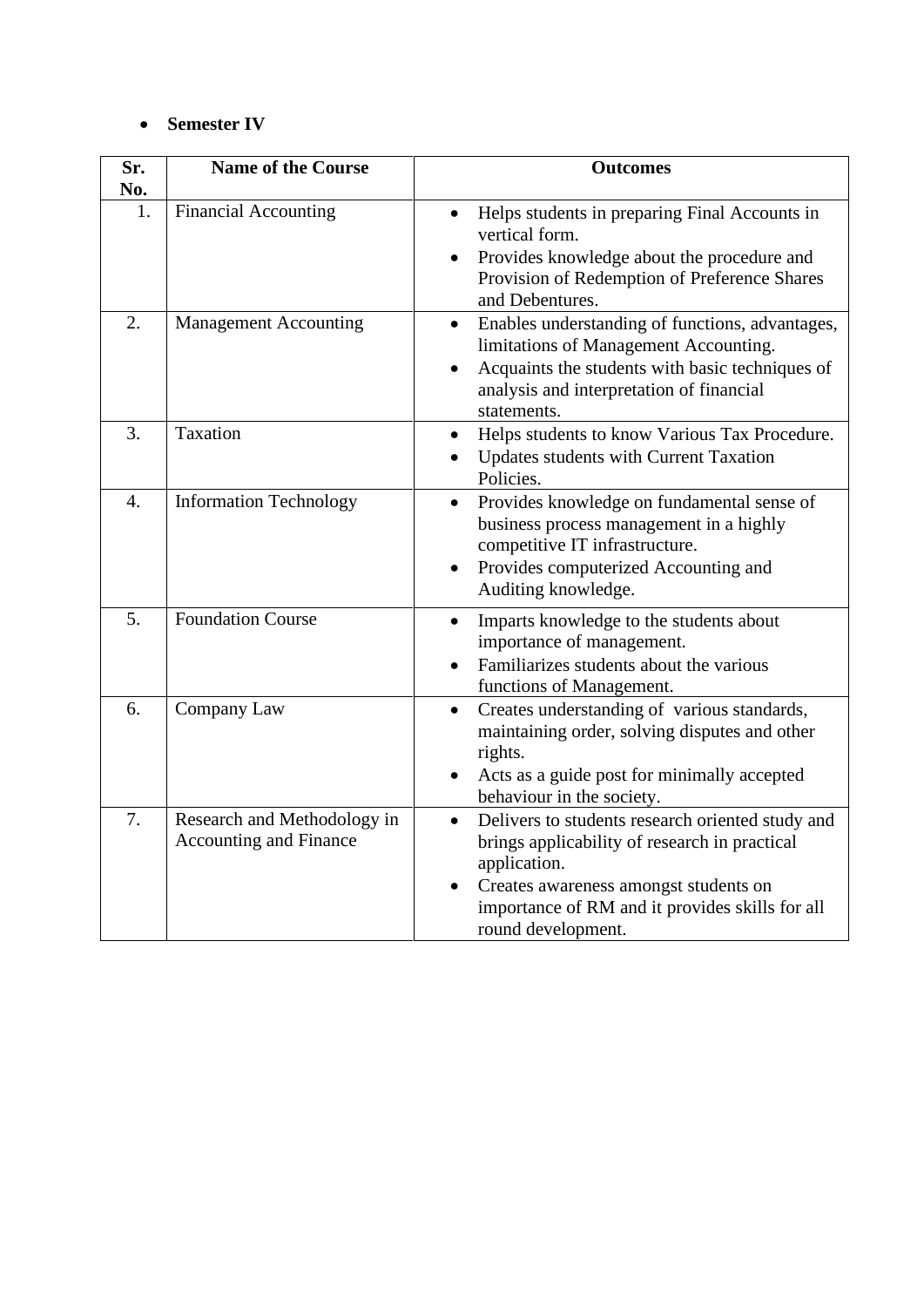### • **Semester V**

| Sr.<br>No. | Course                     | <b>Outcomes</b>                                                                                                                                                                                                                                                                                                             |
|------------|----------------------------|-----------------------------------------------------------------------------------------------------------------------------------------------------------------------------------------------------------------------------------------------------------------------------------------------------------------------------|
| 01         | Financial Accounting - V   | Creates awareness about the provisions in<br>$\bullet$<br>Companies Act with respect to Underwriting of<br>Shares, Debentures and Buy-back of Shares<br>knowledge<br>about<br>the<br>Creates<br>accounting<br>procedures and methods regarding Amalgamation,<br>Internal reconstruction and Liquidation<br>of<br>Companies. |
| 02         | Financial Accounting - VI  | Identifies the financial transactions of Banking $\&$<br>companies & studies<br>Insurance<br>systematics<br>recording of books of accounts<br>Provides knowledge about Financial Statement of<br>LLP and Non-Banking Financial Companies.                                                                                   |
| 03         | Cost Accounting - III      | Imparts knowledge about integrated & non-<br>$\bullet$<br>integrated system of accounts.<br>Ensures management of various kinds of different<br>cost accounts like Process, Service etc.                                                                                                                                    |
| 04         | Financial Management - III | Provides practical knowledge to students regarding<br>$\bullet$<br>various financial aspects.<br>Helps the students to understand operation of<br>financial market in India.                                                                                                                                                |
| 05         | Taxation - IV              | Provides an in-depth study on the various<br>$\bullet$<br>provisions of Indirect Tax laws<br>Studies their impact on business decision making.                                                                                                                                                                              |
| 06         | Management - II            | Creates understanding of what managers do and<br>$\bullet$<br>how they performs their jobs more effectively.<br>Enables knowlesge about various functional areas<br>of management such as Production, Human<br>Resource and Finance.                                                                                        |

### • **Semester VI**

| Sr.<br>No. | <b>Course</b>              | <b>Outcomes</b>                                                                                                 |
|------------|----------------------------|-----------------------------------------------------------------------------------------------------------------|
| 01         | Financial Accounting - VII | Enhances students knowledge about various types<br>$\bullet$<br>of company accounts.                            |
|            |                            | Updates students about Mutual Funds, IFRS in the<br>$\bullet$<br>era of globalization.                          |
| 02         | Cost Accounting - IV       | Enables students regarding<br>decision<br>various<br>$\bullet$<br>making process of costing.                    |
|            |                            | Imparts knowledge about different types of<br>$\bullet$<br>methods of costing to control cost in effective way. |
| 03         | Financial Management – III | Ensures students learning as to how to take proper<br>$\bullet$                                                 |
|            |                            | decisions by using Capital Budgeting, Capital                                                                   |
|            |                            | Structure Theories etc.                                                                                         |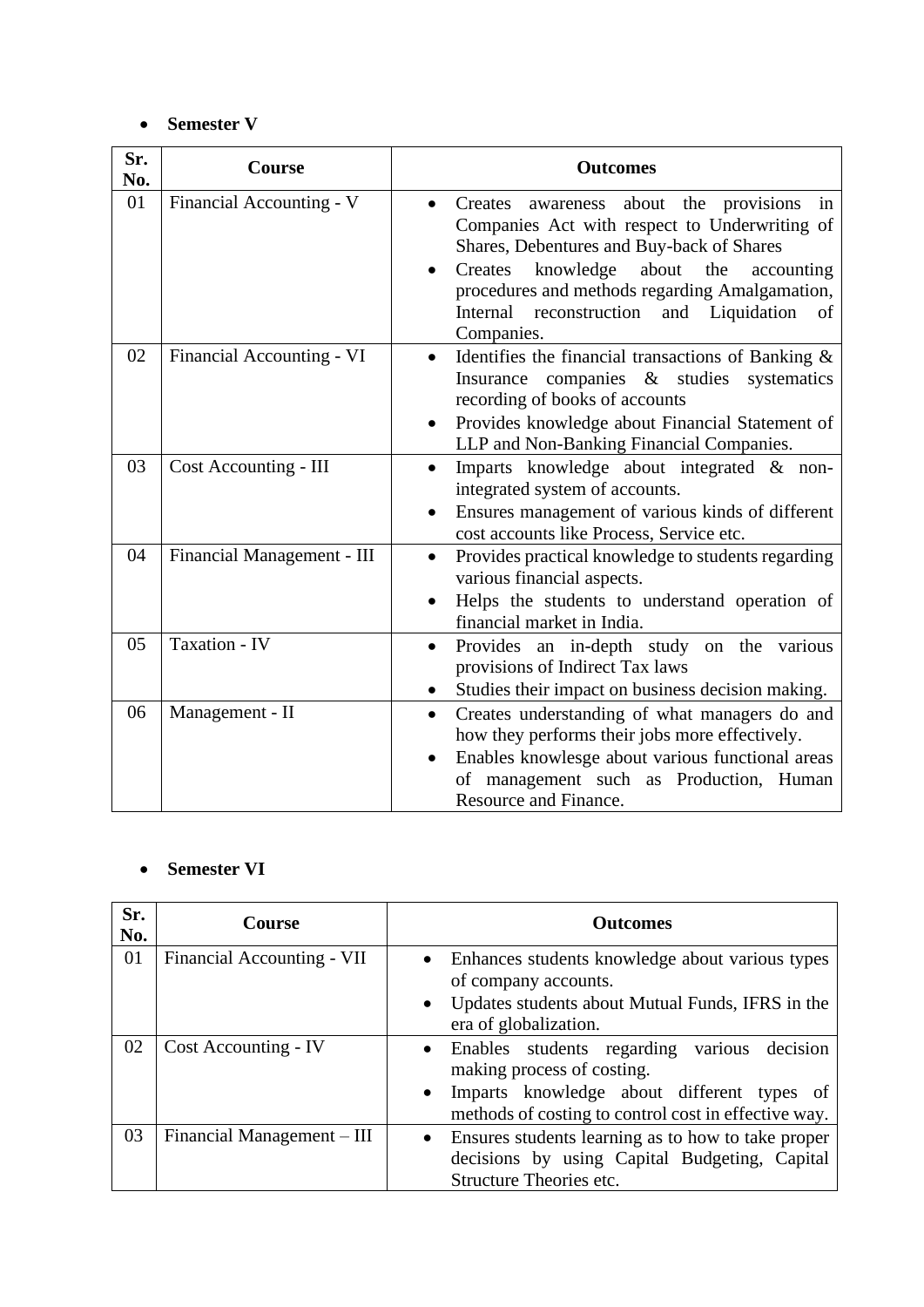|    |                 | • Creates awareness about use of companies finance<br>by using credit management, dividend policy etc.                            |
|----|-----------------|-----------------------------------------------------------------------------------------------------------------------------------|
| 04 | $Taxation - V$  | Enables students to have knowledge about payment<br>$\bullet$<br>of Tax & Custom Act.                                             |
|    |                 | • Provides information of Foreign Trade policy<br>2015-20 including various schemes.                                              |
| 05 | Economics - III | Provides thorough understanding of Economic<br>$\bullet$<br>concepts and theories.                                                |
|    |                 | Analyse development in pre-reforms & post-<br>$\bullet$<br>reforms periods to give a proper perspective of the<br>Indian Economy. |
| 06 | Project Work    | Provides learning experience to students.<br>$\bullet$                                                                            |
|    |                 | Provides opportunity to students to synthesize<br>$\bullet$<br>knowledge from various areas of learning.                          |

# **3. B.Com (Banking and Insurance)**

# • **Semester I**

| Sr.<br>No. | <b>Name of the Course</b>                                            | <b>Outcomes</b>                                                                                                                                                                                                                                                                                                          |
|------------|----------------------------------------------------------------------|--------------------------------------------------------------------------------------------------------------------------------------------------------------------------------------------------------------------------------------------------------------------------------------------------------------------------|
| 01         | <b>Financial Accounting</b>                                          | Familiarizes the students with the basic<br>accounting principles and techniques of preparing<br>and presenting the accounts.<br>Provides the underlying framework and concepts<br>of financial accounting in the context of how<br>accounting fits into overall business environment<br>of contemporary society.        |
| 02         | <b>Quantitative Methods</b>                                          | Prepares students to learn to apply commonly<br>$\bullet$<br>used mathematics concepts and statistical<br>methods in business context and how to interpret<br>analyses performed by others.<br>Equips the students with a broad based<br>$\bullet$<br>knowledge of mathematics with emphasis on<br>business application. |
| 03         | Environment and<br><b>Management of Financial</b><br><b>Services</b> | Provides nature and scope of Banking, Insurance<br>$\bullet$<br>and other Financial Services in Economic<br>Growth.<br>Enables students to understand the working of<br>insurance companies and banking sector and<br>various banking services.                                                                          |
| 04         | <b>Business Communication</b>                                        | Provides exposure to business writing,<br>$\bullet$<br>preparation of reports and presentation.<br>Develops basic communication skills in the<br>students and enables them to communicate<br>appropriately in the corporate and social world.                                                                            |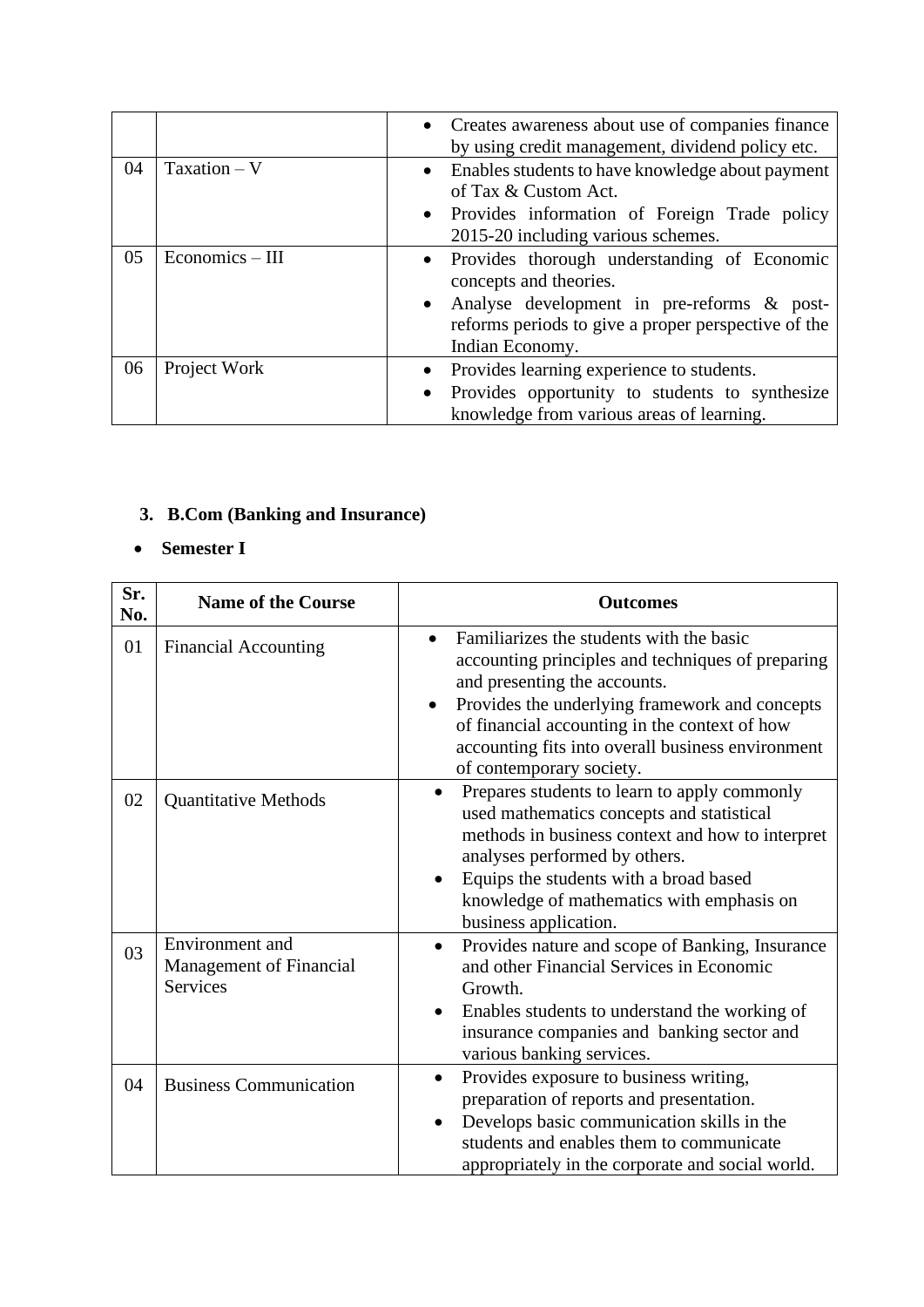| 05 | <b>Business Economics</b> | Enables complete grasp over the General<br>Principles of Economics, Profit Principles,<br>Pricing Practices and Demand and supply.<br>• Prepares students to apply the various theories<br>and principles of Economics in Business and<br><b>Commercial Environment.</b> |
|----|---------------------------|--------------------------------------------------------------------------------------------------------------------------------------------------------------------------------------------------------------------------------------------------------------------------|
| 06 | Foundation course         | Sensitizes the students regarding numerous<br>$\bullet$<br>social issues, constitution and preamble.<br>• Creates basic awareness amongst the students<br>regarding various social issues ranging from<br>gender, religion, caste, social justice etc.                   |
| 07 | Principles of Management  | Prepares the students with better managerial<br>$\bullet$<br>abilities and development of managerial skills.<br>Provides detail knowledge about the<br>$\bullet$<br>Management process and various functions of<br>management.                                           |

# • **Semester II**

| Sr.<br>No. | <b>Name of the Course</b>                            | <b>Outcomes</b>                                                                                                                                                                                                                                                                                                              |
|------------|------------------------------------------------------|------------------------------------------------------------------------------------------------------------------------------------------------------------------------------------------------------------------------------------------------------------------------------------------------------------------------------|
| 01         | <b>Financial Accounting</b>                          | Enables understanding of financial situation and<br>$\bullet$<br>results of operations of that organization.<br>Identifies financial transactions and to record these<br>systematically in the books of Accounts.                                                                                                            |
| 02         | <b>Quantitative Methods</b>                          | Prepares students to learn to apply commonly used<br>$\bullet$<br>mathematical concepts and statistical method in<br>business contexts and how to interpret analyses<br>performed by others.<br>Introduces linear programming, graphical reading,<br>statistical application of investment based on<br>business application. |
| 03         | Principles and Practices of<br>Banking and Insurance | Inculcates the knowledge of core Banking and<br>Insurance sector.<br>Provides knowledge about Banking and Insurance<br>$\bullet$<br>business in India and how it influences the economy.                                                                                                                                     |
| 04         | <b>Effective Communication</b>                       | Provides exposure to business writing, presentation<br>$\bullet$<br>of reports and presentation, basic knowledge of<br>Verbal Skills.<br>Develops the students for interviews and Group<br>discussions.<br>Enhances and develops students for facing the<br>corporate world.                                                 |
| 05         | <b>Business Law</b>                                  | Orients students about the legal aspects of business.<br>$\bullet$<br>Acquaints students with laws related to Indian<br>Contract Act., Sale of Goods Act, Consumer<br>Protection Act, Indian Partnership Act, which will                                                                                                     |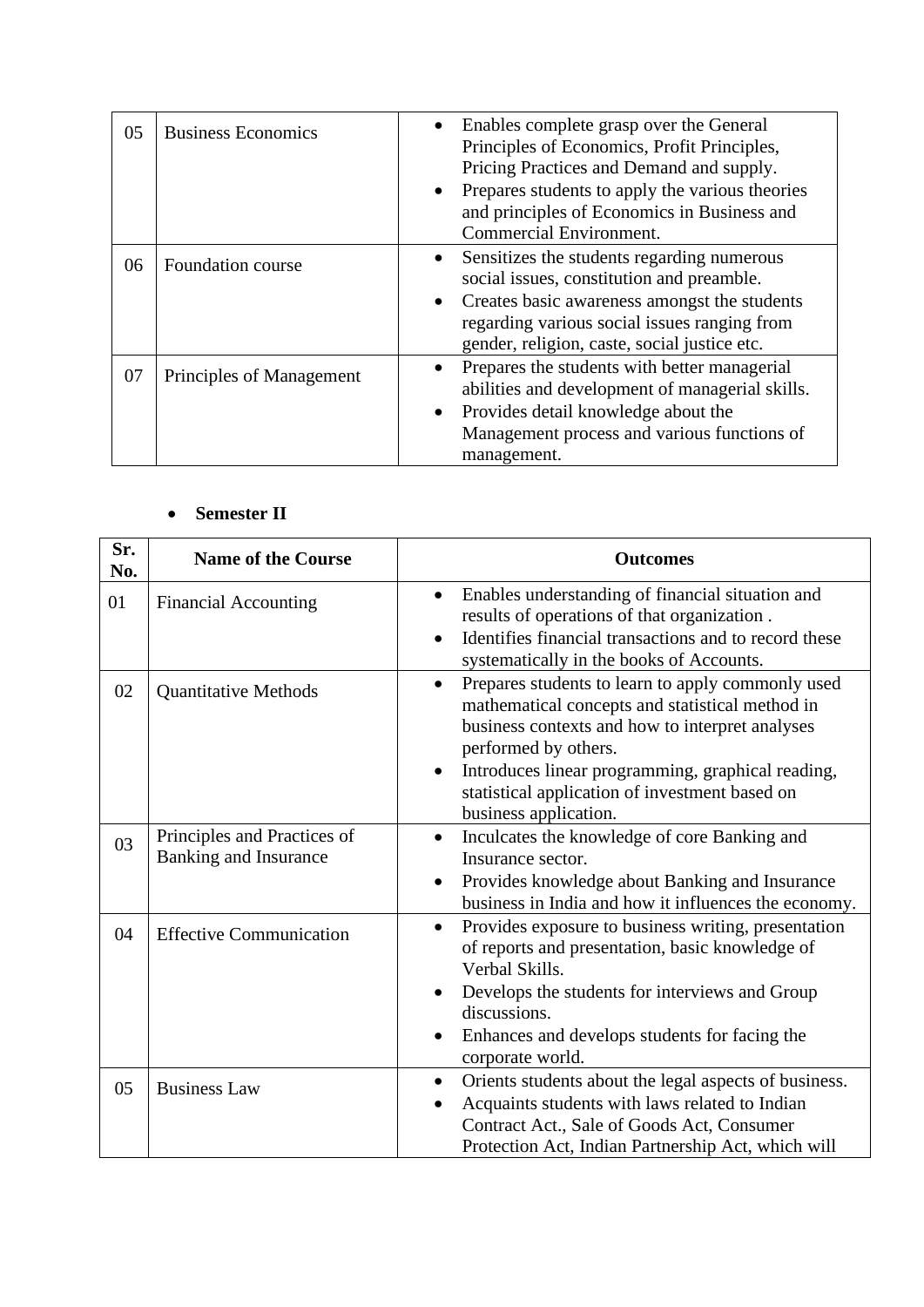|    |                                | help the students to have complete legal knowledge<br>of Business.                                                                                                                                                                                                                                                   |
|----|--------------------------------|----------------------------------------------------------------------------------------------------------------------------------------------------------------------------------------------------------------------------------------------------------------------------------------------------------------------|
| 06 | Foundation course              | Creates understanding of the concepts of<br>Liberalization, Privatization and Globalization,<br>Growth of Information technology and<br>Communication and Migration.<br>Evolves the concept of Human Rights, Importance of<br>Ecology.<br>Provides knowledge about the causes of Stress and<br>management of stress. |
| 07 | <b>Organizational Behavior</b> | Provides the students knowledge about fundamentals<br>of Organizational Behaviour and it various Theories.<br>Inculcates in students the practice of Organization<br>culture and change management.<br>Enhances the practice of organizations development<br>among the students                                      |

# • **Semester III**

| Sr.<br>No. | <b>Name of the Course</b>                                 | <b>Outcomes</b>                                                                                                                                                                                                                                                            |
|------------|-----------------------------------------------------------|----------------------------------------------------------------------------------------------------------------------------------------------------------------------------------------------------------------------------------------------------------------------------|
| 01         | <b>Financial Market</b>                                   | Creates understanding of the concept of banking<br>$\bullet$<br>and its benefits in the modern world of business.<br>Enables understanding about the need of<br>insurance sector and its benefits.                                                                         |
| 02         | <b>Financial Management</b>                               | Enables understanding the concept of financial<br>$\bullet$<br>management, Scope, functions and objectives of<br>financial management.<br>Imparts knowledge about various financial<br>decision such as capital budgeting, cost of<br>capital, capital structure decisions |
| 03         | <b>Management Accounting</b>                              | Imparts Knowledge to the learner about how to<br>prepare vertical financial statements.<br>Helps the learners to know about dividend policy<br>of companies and how working capital is<br>calculated.                                                                      |
| 04         | <b>Taxation of Financial</b><br>Services                  | Familiarizes students to understand the tax<br>$\bullet$<br>structure in our country.<br>Provides practical knowledge which will be<br>beneficial to the students in their life time.                                                                                      |
| 05         | Information Technology in<br><b>Banking and Insurance</b> | Familiarizes the students of e-commerce<br>$\bullet$<br>infrastructure and electronic payment systems<br>used in today's Digital age<br>Enables understanding of students regarding<br>$\bullet$<br>cyber laws followed under IT Act.                                      |
| 06         | Foundation course                                         | Provides an overall view of banking industry,<br>$\bullet$<br>program of banking sector, recent innovation                                                                                                                                                                 |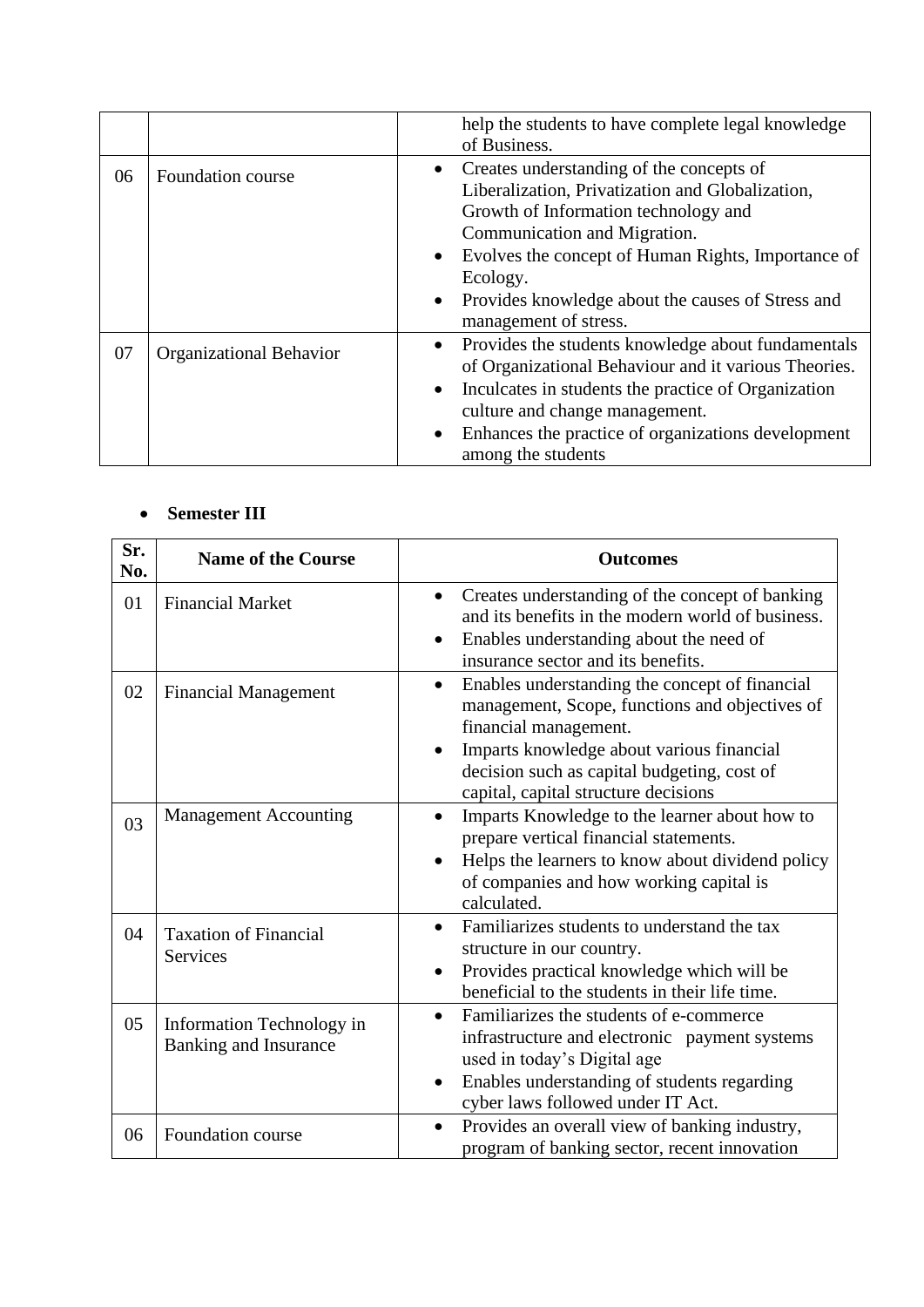|    |                                 | and usage of ICT in banking, microfinance and      |
|----|---------------------------------|----------------------------------------------------|
|    |                                 | financial inclusion.                               |
|    |                                 | • Provides students with the latest and modern     |
|    |                                 | functions and Banking in India.                    |
| 07 | <b>Organisational Behaviour</b> | • Develops personality, perception of organization |
|    |                                 | behavior and enhances group dynamics of            |
|    |                                 | organizational values amongst the students.        |
|    |                                 | • Creates understanding of the practical           |
|    |                                 | application of organizational behavior in          |
|    |                                 | Banking and Insurance sector                       |

### • **Semester IV**

| Sr.<br>No. | <b>Name of the Course</b>                                 | <b>Outcomes</b>                                                                                                                                                                                                                                                                                                                                                                     |
|------------|-----------------------------------------------------------|-------------------------------------------------------------------------------------------------------------------------------------------------------------------------------------------------------------------------------------------------------------------------------------------------------------------------------------------------------------------------------------|
| 01         | Corporate and Securities Law                              | Provides legal knowledge about banking<br>regulation acts, the function of SEBI,<br>amendment of new companies act and<br>securitization of law in India<br>Enhances legal knowledge and various aspect of<br>٠<br>the corporate and securities law for learners                                                                                                                    |
| 02         | <b>Financial Management</b>                               | Imparts knowledge to the students about<br>receivable management and cash management of<br>companies.<br>Helps students to know about various sources of<br>working capital finance and calculation of<br>leverages.                                                                                                                                                                |
| 03         | <b>Cost Accounting</b>                                    | Analyzes the cost of both person and operation<br>and helps in preparation of budget and<br>implementation of budgetary actions.<br>Guides students with the requisite data and helps<br>in fixing the price of products manufactured and<br>services rendered                                                                                                                      |
| 04         | <b>Business Economics</b>                                 | Identifies and explains economic concepts and<br>$\bullet$<br>theory related to the behavior of economics<br>agents, markets, industries, social norms and<br>government policies<br>Provides integrated theoretical knowledge with<br>the quantitative and qualitative evidence in order<br>to explain the past economic events and to<br>formulate the predictions on the future. |
| 05         | Information Technology in<br><b>Banking and Insurance</b> | Provide knowledge of e-banking services and e-<br>$\bullet$<br>banking techniques in the competitive IT<br>environment.<br>Enhances the use of IT services in the field of<br>banking and insurance by providing proper IT<br>infrastructure.                                                                                                                                       |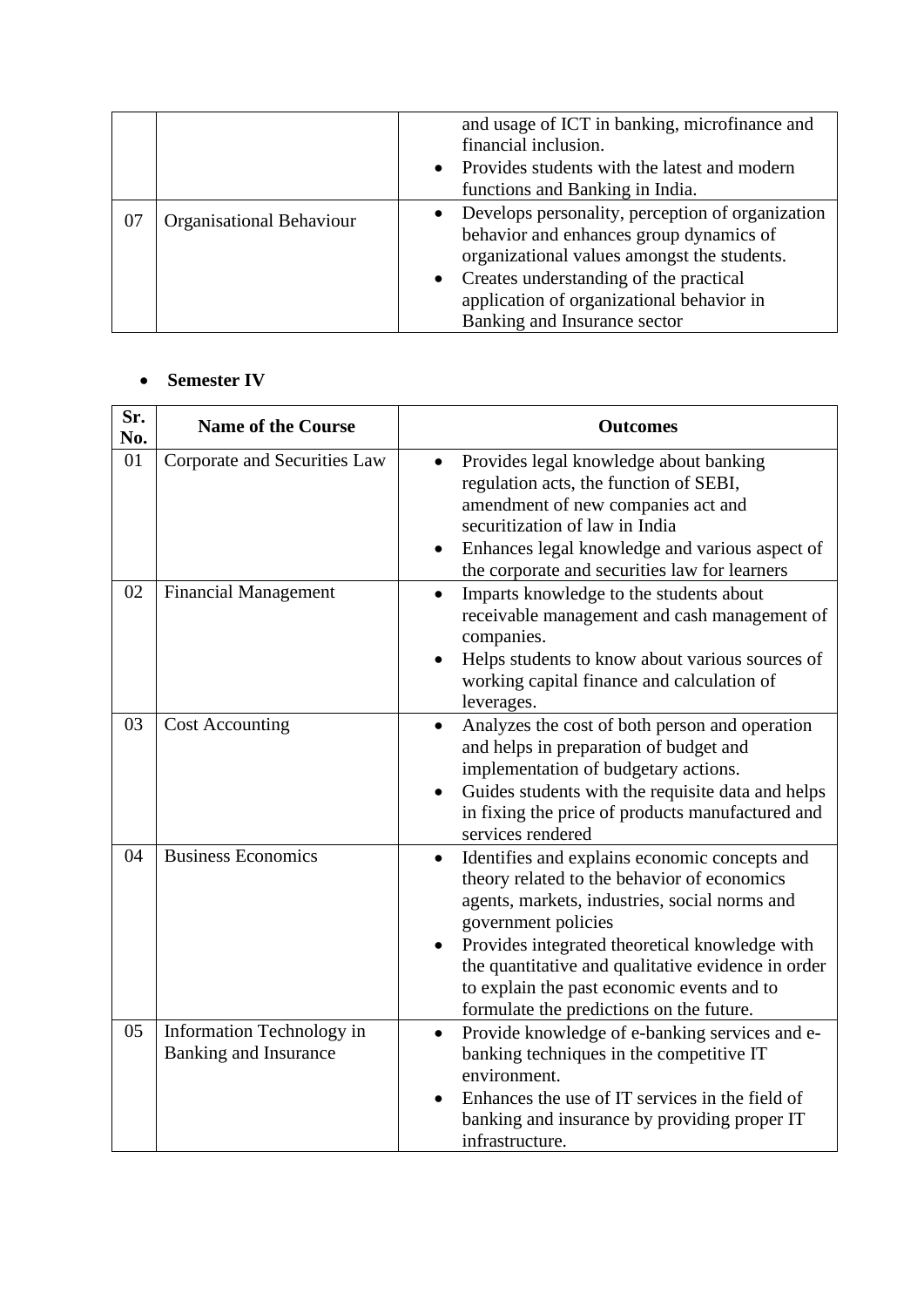| 06 | Foundation course              |           | • Presents an overall view of products of life<br>insurance, health insurance, home insurance etc<br>and role of insurance in logistics<br>• Provides different plans of life insurance and to<br>include the proper practice of insurance sectors<br>among the students     |
|----|--------------------------------|-----------|------------------------------------------------------------------------------------------------------------------------------------------------------------------------------------------------------------------------------------------------------------------------------|
| 07 | Entrepreneurship<br>Management | $\bullet$ | Enhances the Entrepreneurial abilities of the<br>students and develops creativity for better<br>functioning of the organisation<br>Familiarizes students with business planning in<br>different types of entrepreneurs and the evolving<br>concepts of entrepreneurial ship. |

# • **Semester V**

| Sr<br>No.      | <b>Name of the Course</b>                          | <b>Outcomes</b>                                                                                                                                                                                                                                                                                                                                  |
|----------------|----------------------------------------------------|--------------------------------------------------------------------------------------------------------------------------------------------------------------------------------------------------------------------------------------------------------------------------------------------------------------------------------------------------|
| 1              | Audit                                              | Creates understanding regarding the need $\&$<br>$\bullet$<br>audit of financial<br>benefits<br>of<br>having<br>statements<br>Analyses an organization's operations and<br>maintenance of systems of internal controls<br>that can help detect and prevent various forms<br>of fraud and other accounting irregularities.                        |
| $\overline{2}$ | <b>Research Methodology</b>                        | Ensures understanding of various sources of<br>data and its uses<br>Enables to prove theories, and contribute to<br>$\bullet$<br>developing knowledge in a field or study.                                                                                                                                                                       |
| 3              | International<br><b>Banking</b><br>$\&$<br>Finance | Creates understanding of what is international<br>$\bullet$<br>banking and its benefits<br>Studies<br>the purpose<br>and<br>benefits<br>of<br>international finance which helps in the<br>growth of business at global level<br>Equips learners for a career in the rapidly<br>expanding banking and finance industry at<br>international level. |
| $\overline{4}$ | Financial<br>Reporting<br>$\&$<br>Analysis         | Examines<br>the<br>current<br>profitability<br>$\&$<br>operational efficiency of the enterprise so that<br>the financial health of the company can be<br>determined.<br>Analyses future prospects of the company for<br>healthy decision making.                                                                                                 |
| 5              | <b>Strategic Management</b>                        | Studies business decisions and risk analysis<br>$\bullet$<br>on account of changes taking place in the<br>economic and technological environment.<br>Educates the students to understand the<br>inherent problems so as to make rational<br>decisions in times of need.                                                                          |